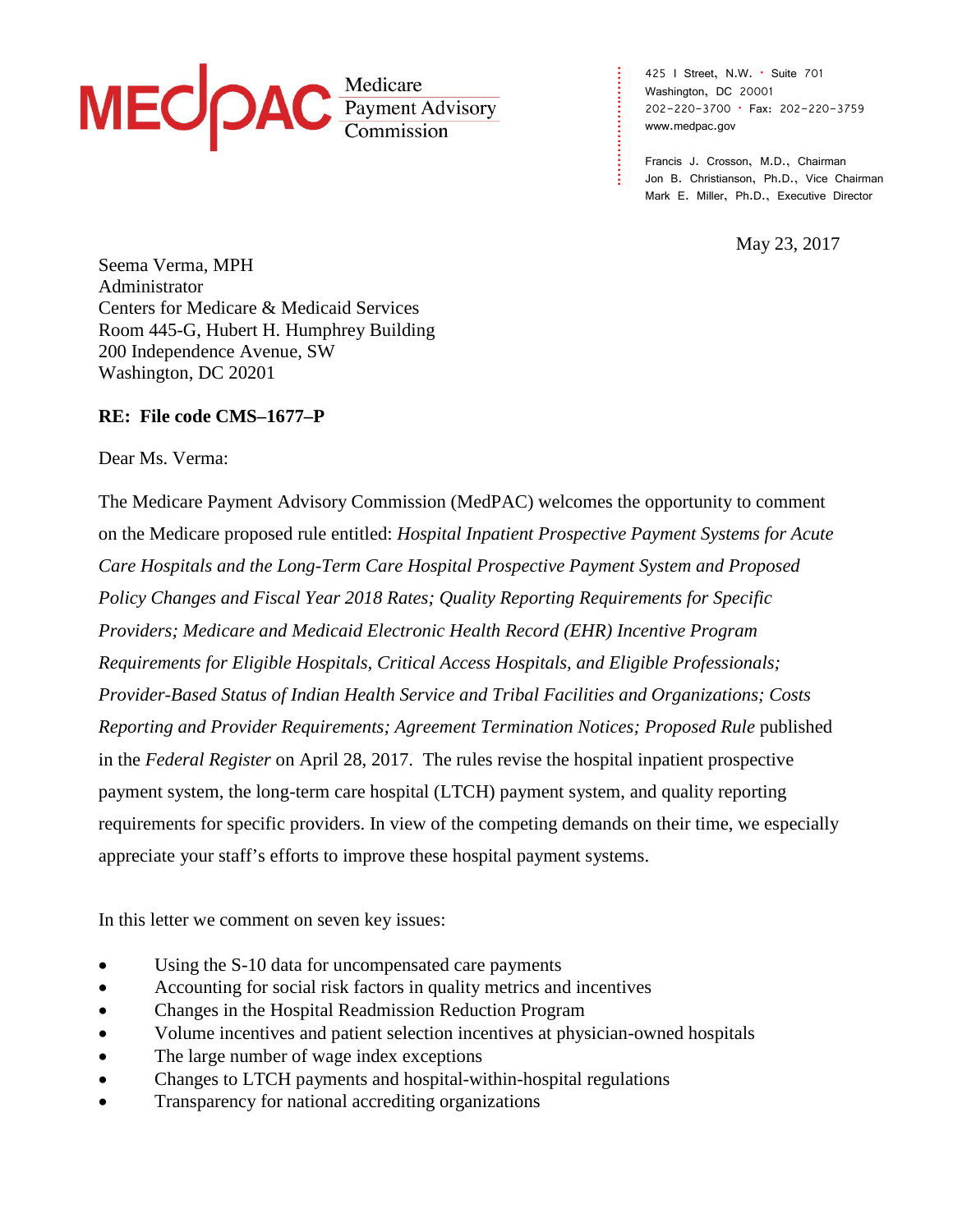## **Using S-10 data for uncompensated care payments**

Historically Medicare has adjusted inpatient payment rates to increase payments to hospitals with a "disproportionate share" (DSH) of low-income patients, as measured by the disproportionate patient percentage (DPP). The DPP is computed as the sum of two fractions: the "Medicare SSI fraction" and the "Medicaid fraction." The "Medicare SSI fraction" is the hospital's share of Medicare patients that are low-income; it is computed as the share of Medicare inpatient days attributable to patients entitled to supplemental security income (SSI). The Medicaid fraction is the hospital's share of total inpatient days attributable to Medicaid patients. The policy pays higher inpatient rates for low-income Medicare patients, but it also indirectly subsidizes hospitals serving Medicaid patients with supplemental Medicare inpatient dollars.

In 2010, Congress enacted several changes to DSH payment policy in the Patient Protection and Affordable Care Act (PPACA). Under the updated DSH policy, CMS will determine the amount of Medicare dollars that are potentially available to be distributed as DSH and uncompensated care payments using the traditional DSH formula that is based on the DPP. However, rather than distribute the whole pool as traditional DSH payments, part of the pool will go toward uncompensated care payments and part will be returned to Medicare Part A trust fund as savings assuming the rate of uninsurance remains below the rate of uninsurance in 2013 (presumably reducing the need for uncompensated care payments below the 2013 level). CMS determined that the size of the pool of potential DSH and uncompensated care dollars will be \$16 billion in FY 2018. [1](#page-1-0) CMS is proposing to allocate the potential pool of dollars as follows:

1) CMS pays 25 percent of the pool (\$4 billion) based on the traditional **DSH** formula.

2) The remaining 75 percent of the pool (\$12 billion) is further divided into two parts: savings for

<span id="page-1-0"></span><sup>&</sup>lt;sup>1</sup> The size of the potential DSH and Uncompensated care pool has expanded from \$12 billion in 2013 to \$16 billion in 2018 due to a combination of the growth in Medicaid days (which increases hospitals' DPPs), increases in the Medicare case mix, and higher Medicare base rates through annual updates. The DSH calculation is a percentage addon to hospitals' base payment rates. Therefore, as base payments and case mix increase, the size of the DSH pool increases.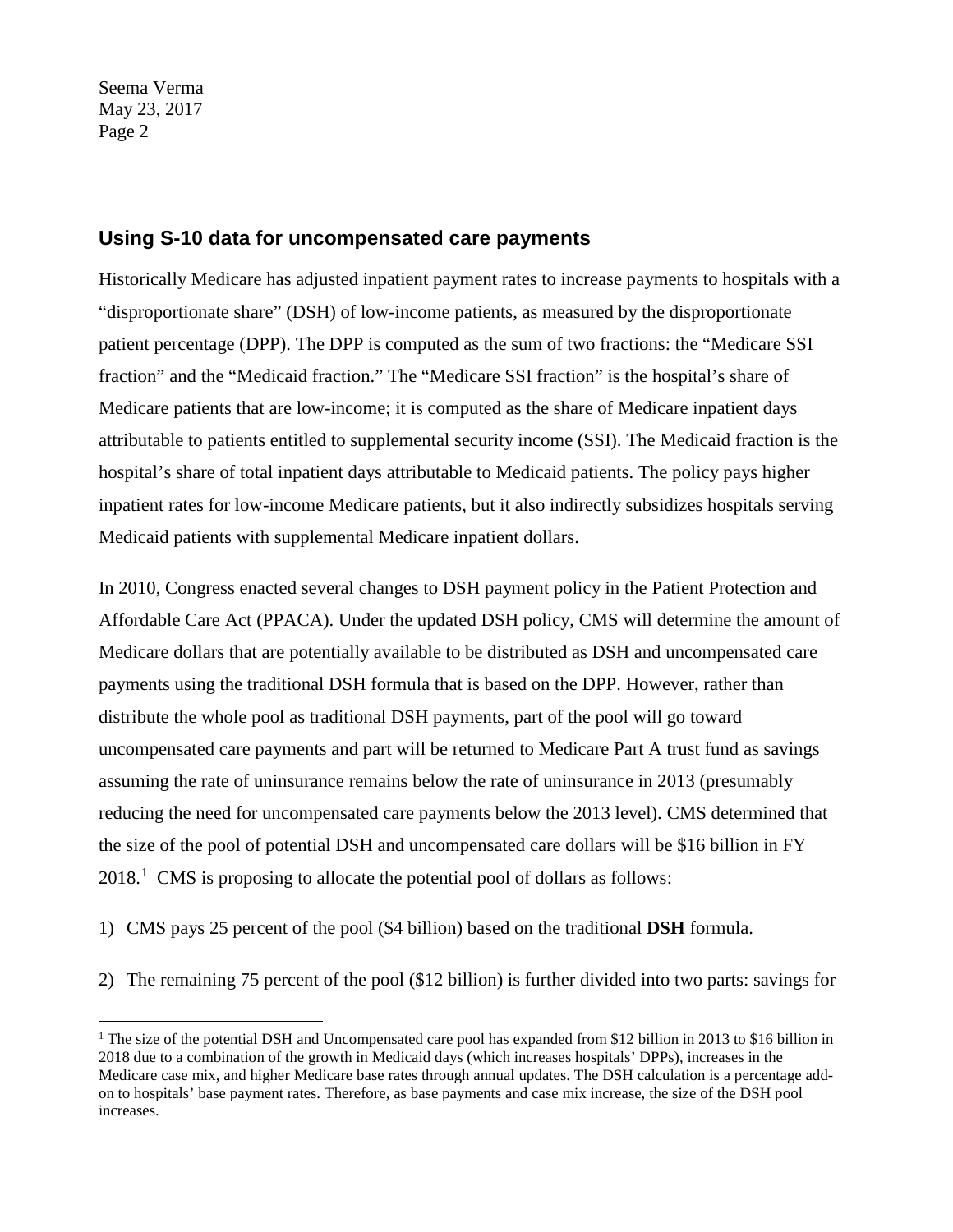the trust fund and payments for uncompensated care.

- a) For every 1 percent decline in the rate of uninsurance, the share of the remaining pool allocated to trust fund savings increases by 1 percentage point. CMS estimated that the rate of unisurance has declined by 42 percent since the passage of PPACA. This means that 42 percent of the \$12 billion (\$5 billion) will be **savings for the Medicare Part A trust fund.**
- b) The remaining \$7 billion (\$12 billion x 58 percent) will be distributed to partially pay for **uncompensated care** costs at hospitals in 2018. The distribution of these payments depends on each hospital's estimated share of uncompensated care.
- 3) On net hospitals will receive a total of **\$11 billion in combined Medicare DSH and uncompensated care dollars**.

The \$7 billion dollars in uncompensated care payments will be distributed to hospitals based on a CMS estimate of each hospital's share of all DSH hospitals uncompensated care costs. Historically CMS has estimated uncompensated care costs using each hospital's share of Medicaid days and Medicare SSI days a proxy for its share of uncompensated care costs. However, starting in FY 2018 CMS proposes to transition to using actual reported uncompensated care costs from worksheet S-10 of the Medicare cost reports. For FY 2018, CMS will estimate each hospital's share of uncompensated care using a blend of three years of historical data from 2012, 2013 and 2014 cost reports. For the first two years, CMS will continue to use Medicare SSI days and Medicaid days from the 2012 and 2013 cost report as proxies for uncompensated care costs. For the third year, CMS will use 2014 reported uncompensated care costs on each hospital's schedule S-10 of the Medicare cost report. CMS expects to transition fully to using S-10 data over three years so that the computation will be based entirely on S-10 data by 2020. This will allow the approximately \$7 billion in uncompensated care payments to be distributed using a direct measure of uncompensated care rather than using Medicaid days as a proxy.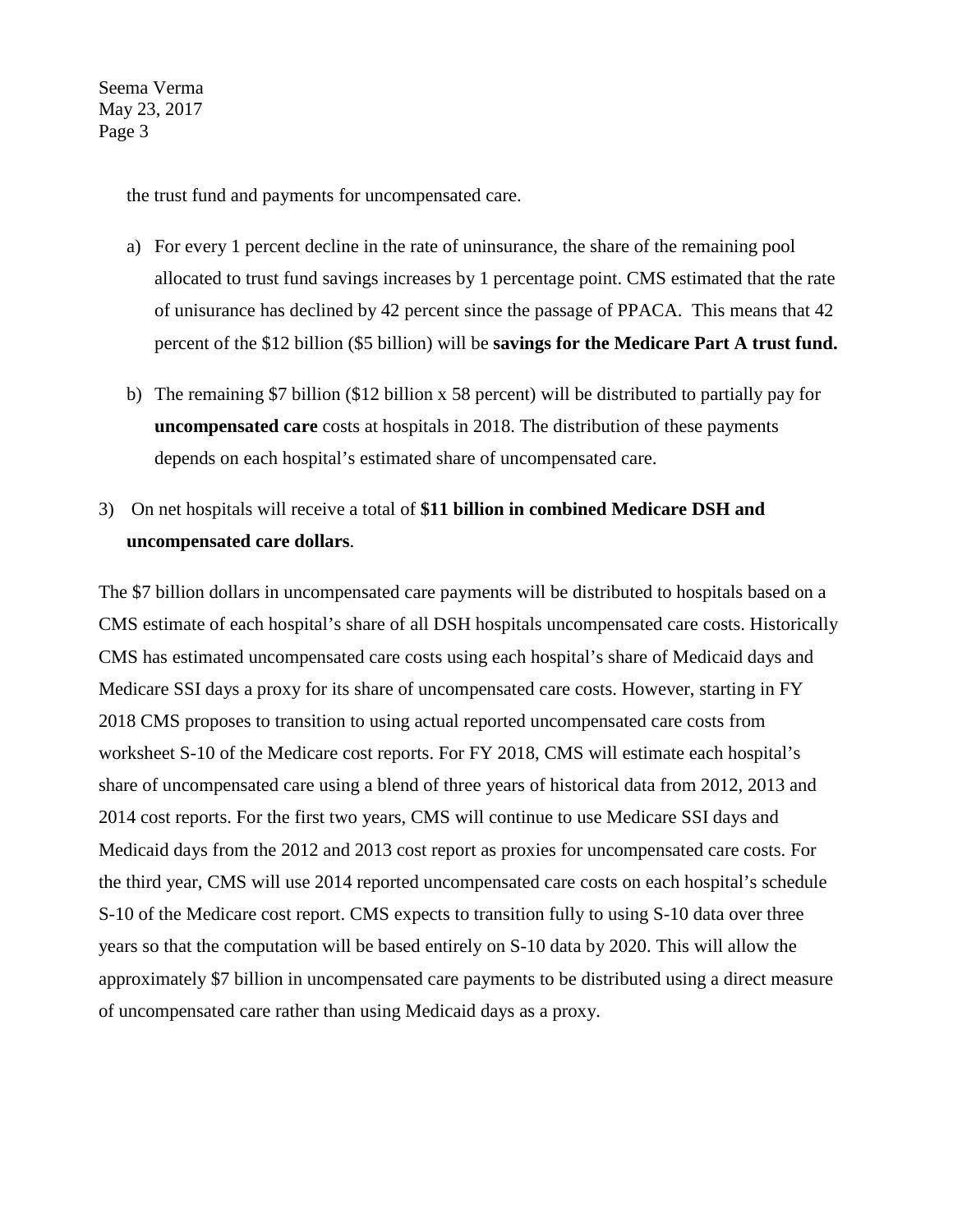#### *Comment*

We support the proposal to phase in using worksheet S-10 to compute uncompensated care costs. This is consistent with our March 2016 recommendation to phase in the use of S-10 data over three years. Using S-10 data coupled with selective auditing of cost reports submitted by hospitals reporting the highest levels of uncompensated care, will lead to far better estimates of uncompensated care costs at DSH hospitals than using Medicaid and Medicare SSI days as a proxy for uncompensated care.

The use of the S-10 also will create more balance between Medicare support of Medicaid patients and Medicare support of the uninsured. The proposed rule shows that traditional Medicare DSH payments are estimated to be \$4 billion in 2018. Because the DPP is dominated by the Medicaid share of patient days, the \$4 billion will largely be distributed to hospitals with high Medicaid shares. The net result is that Medicare DSH dollars often fully compensate for the difference between Medicaid base rates and costs, meaning their often is no net "shortfall" for Medicaid admissions. Given that Medicaid losses are often covered by traditional DSH payments, it does not make sense to also distribute Medicare uncompensated care dollars based on Medicaid days. Those dollars should be distributed based on actual measures of uncompensated care costs.

The shift to using the S-10 will have the effect of increasing the share of the uncompensated care pool that goes to hospitals with high levels of uncompensated care in the emergency room and relatively few Medicaid days. For example, CMS projects a 31 percent increase in rural hospitals' uncompensated care payments in 2018. This is not surprising given that many of these hospitals tend to be focused on outpatient care and have material levels of uncompensated care costs in the emergency room. Hospitals with large numbers of Medicaid inpatient days but relatively little uncompensated care will receive a smaller share of the uncompensated care pool.

#### **Defining uncompensated care**

CMS proposes to define uncompensated care as the sum of the cost of charity care and the cost of non-Medicare bad debts and to exclude "Medicaid shortfalls" (i.e. the difference between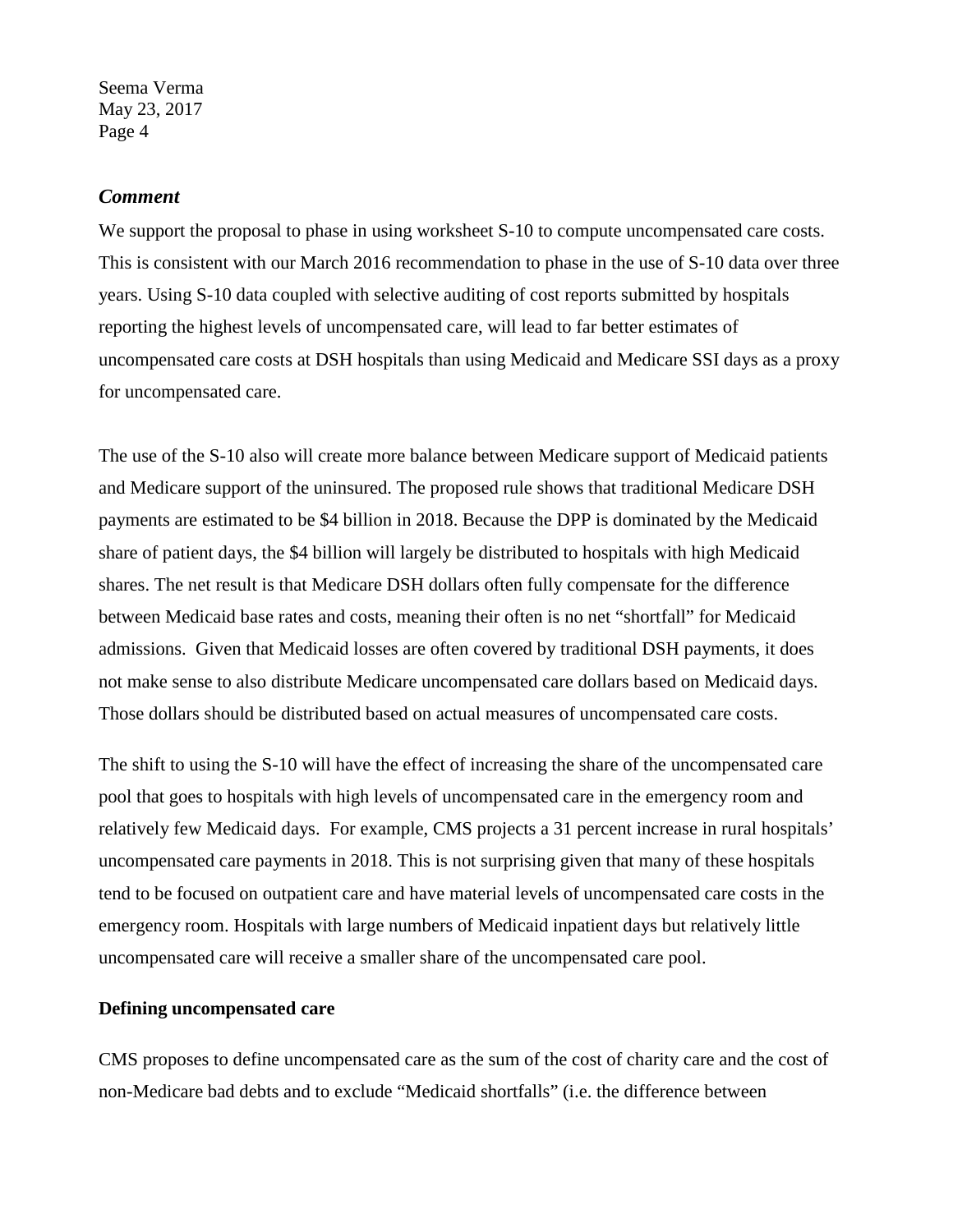Medicaid program payments and Medicaid costs). We agree with this proposal. It is inappropriate for Medicare to include "Medicaid shortfalls" when estimating uncompensated care costs for three reasons. First, the level of "shortfall" will depend on a specific hospital's cost structure and the state determined level of Medicaid payments (including Medicaid DSH payments) it receives from state Medicaid programs. It would be inappropriate for Medicare to signal to the states that CMS will increase Medicare payments to a hospital if the state reduces Medicaid payments to that hospital. Second, computing losses on Medicaid patients is operationally problematic for several reasons. One operational complexity stems from Medicaid paying hospitals a single DSH payment that in part covers costs of the uninsured and in part covers estimates of a hospital's Medicaid "shortfall." It is not clear how CMS would determine how much Medicaid "shortfall" is left after the Medicaid DSH payments are made. In addition, hospitals in some states return a portion of their Medicaid revenue to the state through provider taxes making the computation of Medicaid "shortfalls" complex. Third, Medicare will still make \$4 billion in traditional DSH payments in 2018. As discussed above, Medicaid patients are often profitable after considering Medicare DSH payments. Therefore, for reasons of principle, operational complexity, and because Medicare DSH payments may already be covering the Medicaid "shortfall," the Medicaid "shortfall" should not be included when Medicare computes uncompensated care costs.

#### **Mechanics of reporting uncompensated care costs**

Uncompensated care costs are computed by multiplying bad debt amounts and charity care charges by a cost-to-charge ratio (CCR). Many hospital organizations have correctly pointed out that errors can occur in hospital reported charges and in hospital reported CCRs. While CMS notes that these errors have been reduced over time, there is room for further improvement. To limit the effect of reporting errors on the allocation of uncompensated care payments, CMS could take some basic data editing steps.

First, CMS has proposed to correct for errant CCRs by placing an upper limit on CCRs of 0.937 and replace CCRs above that limit with the state-wide average CCR. In total CMS estimates that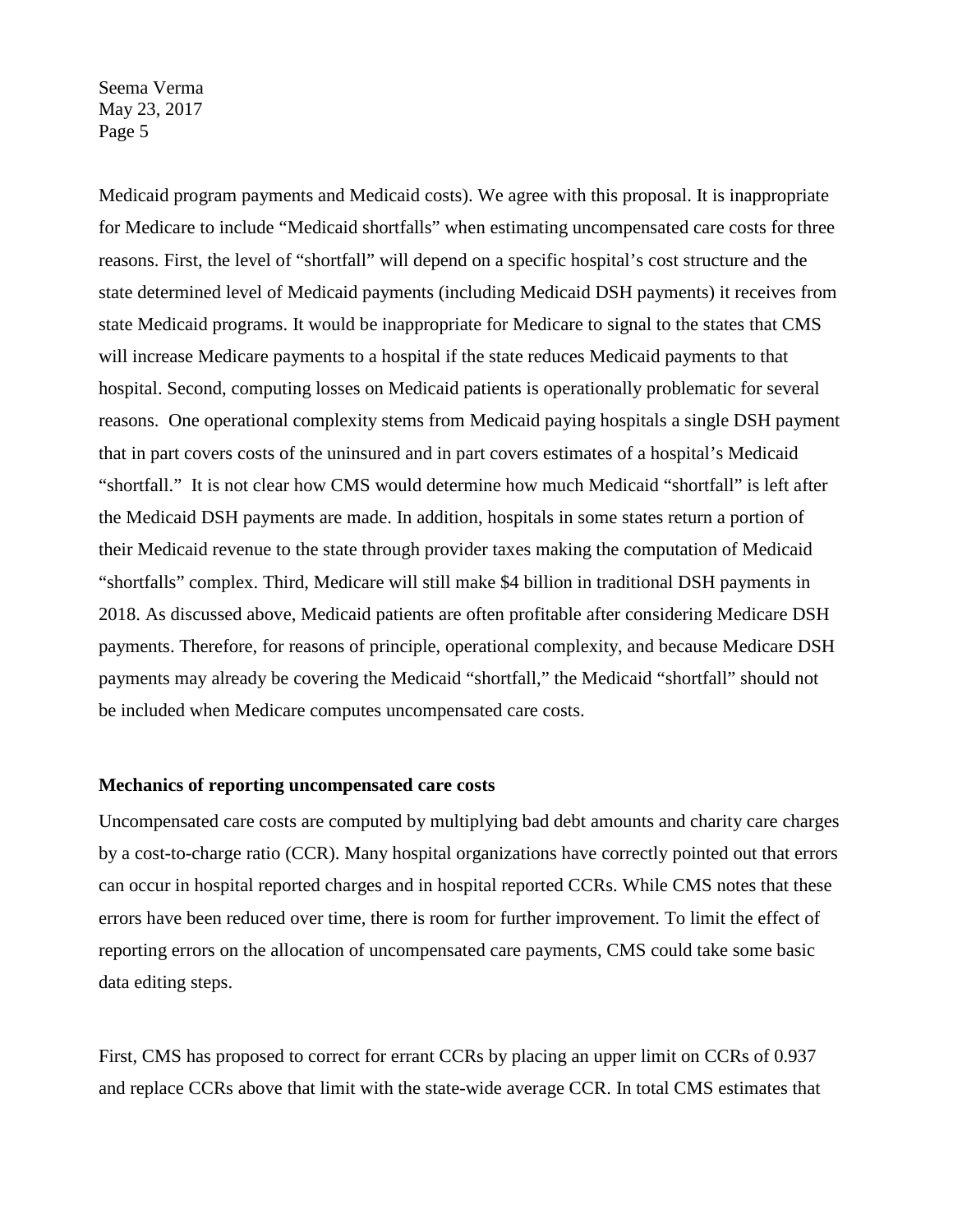140 hospitals had an unusually high or missing CCR. Rather than immediately using the state-wide CCR, we suggest that CMS instruct the MACs to use 2015 S-10 data if the 2015 data are available and the 2014 data has missing or unusual values. While not all hospitals will have 2015 data available by this summer, many will. If the hospital's CCR is unusually high in 2014 and 2015, and the hospital believes its reported CCR is correct, it should be required to provide the MAC with data supporting its CCR before being allowed to use that CCR. If no data are provided to the MAC in a timely fashion, then CMS could use the state-wide CCR as it has proposed.

Second, a hospital's charges may also have errors that could result in overstating uncompensated care costs. To limit the effect of aberrant charges, CMS could screen out S-10 cost reports with high levels of reported uncompensated care relative to total operating costs reported on the cost reports (e.g., 50 percent of operating costs). We expect that there will be very few hospitals where potential data errors trigger this screen. The MAC could again use 2015 S-10 data if they are available and not outside the screen. In addition, if the hospital insists that the data are correct, the MAC could require the hospital to provide support for that level of uncompensated care costs. If the hospital does not provide audited financial statements supporting the uncompensated care reported on the S-10, the reported uncompensated care would be reduced down to the threshold of 50 percent of operating costs.

In sum, the proposal to use S-10 data is a major step toward improving the allocation of uncompensated care payments. There will be some issues in uncompensated care costs, but the issues are manageable. As we showed in last year's comment letter, even without any corrections to past S-10 submissions, the S-10 data are a far better predictor of audited uncompensated care costs than the Medicaid and SSI day proxies.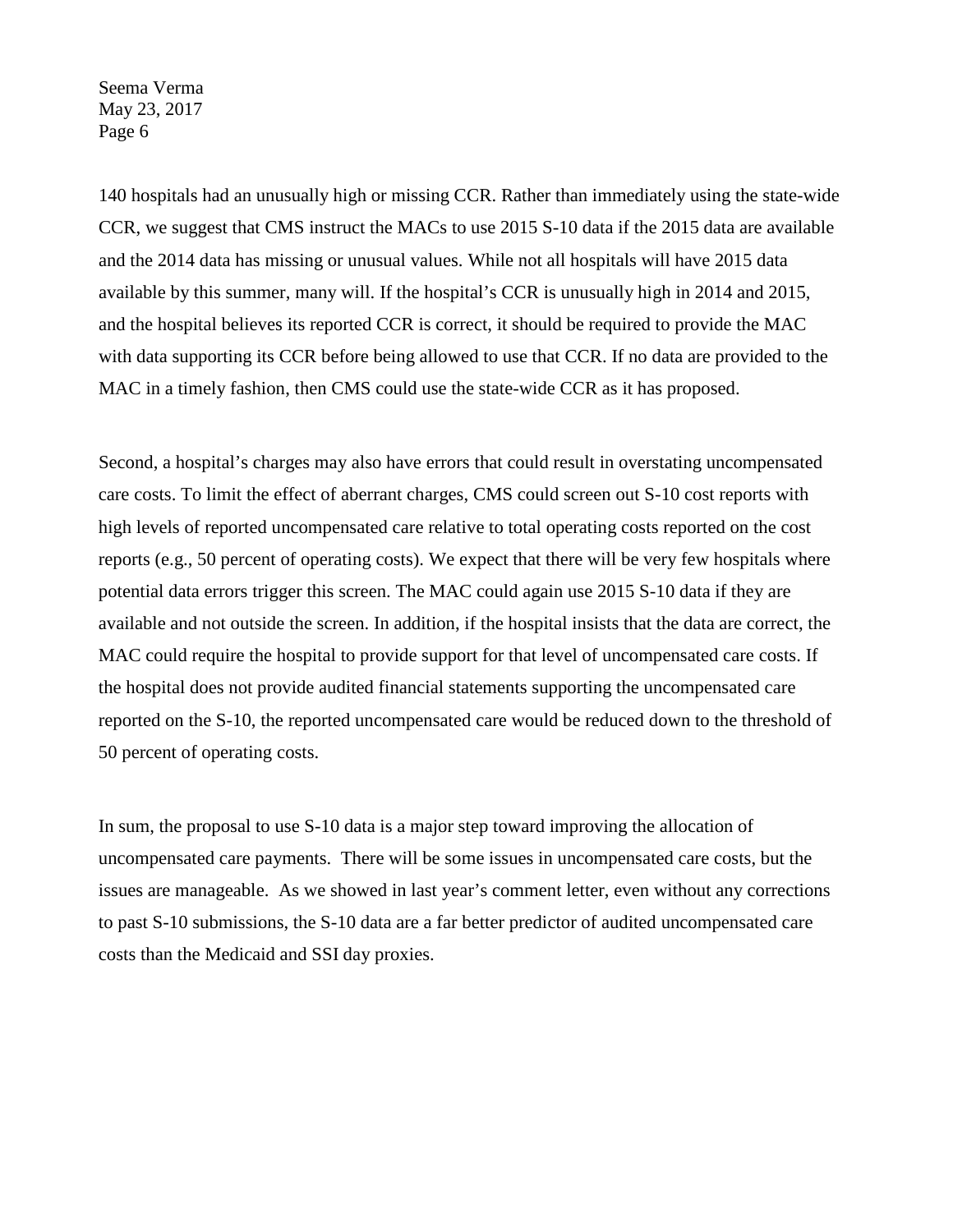## **Accounting for social risk factors in quality metrics and incentives**

CMS has been reviewing reports prepared by the Office of the Assistant Secretary for Planning and Evaluation (ASPE) and the National Academies of Sciences, Engineering, and Medicine on the issue of accounting for social risk factors in CMS's value-based purchasing and quality reporting programs. CMS has also been monitoring and awaiting results from the National Quality Forum's (NQF) 2-year trial period in which quality measures seeking endorsement are assessed to determine whether risk adjustment for selected social risk factors is appropriate. At the end of the trial, NQF will issue recommendations on the future inclusion of social risk factors in risk adjustment for these quality measures. As CMS continues to consider the analyses from these reports and awaits the results of the NQF trial on risk adjustment for quality measures, the agency seeks public comment on whether and how to incorporate social risk factors in Medicare programs, including the Hospital Readmissions Reduction Program (HRR).

## *Comment*

In December 2016, ASPE released the "Social Risk Factors and Performance Under Medicare's Value-based Purchasing Programs" report to the Congress mandated by the Improving Medicare Post-Acute Care Transformation (IMPACT) Act. The report provides empirical analysis of the effects of six social risk factors (i.e., dual eligibility, residence in low-income areas, Black race, Hispanic ethnicity, rural residence, disability) on the nine Medicare quality payment programs including the Hospital Readmission Reduction (HRR) program. The report included two main findings:

- 1. Beneficiaries with social risk factors had worse outcomes on quality measures, regardless of the providers they saw, and dual eligibility status was the most powerful predictor of poor outcomes among the social risk factors.
- 2. Providers that disproportionately served beneficiaries with social risk factors tended to have worse performance on quality measures, even after accounting for their beneficiary mix.

ASPE found clinical risk factors (age, gender, medical comorbidities) had a substantial effect on readmission rates. They also found that dual eligibility status is independently associated with worse outcomes, and dually enrolled beneficiaries are more likely to see lower-quality providers.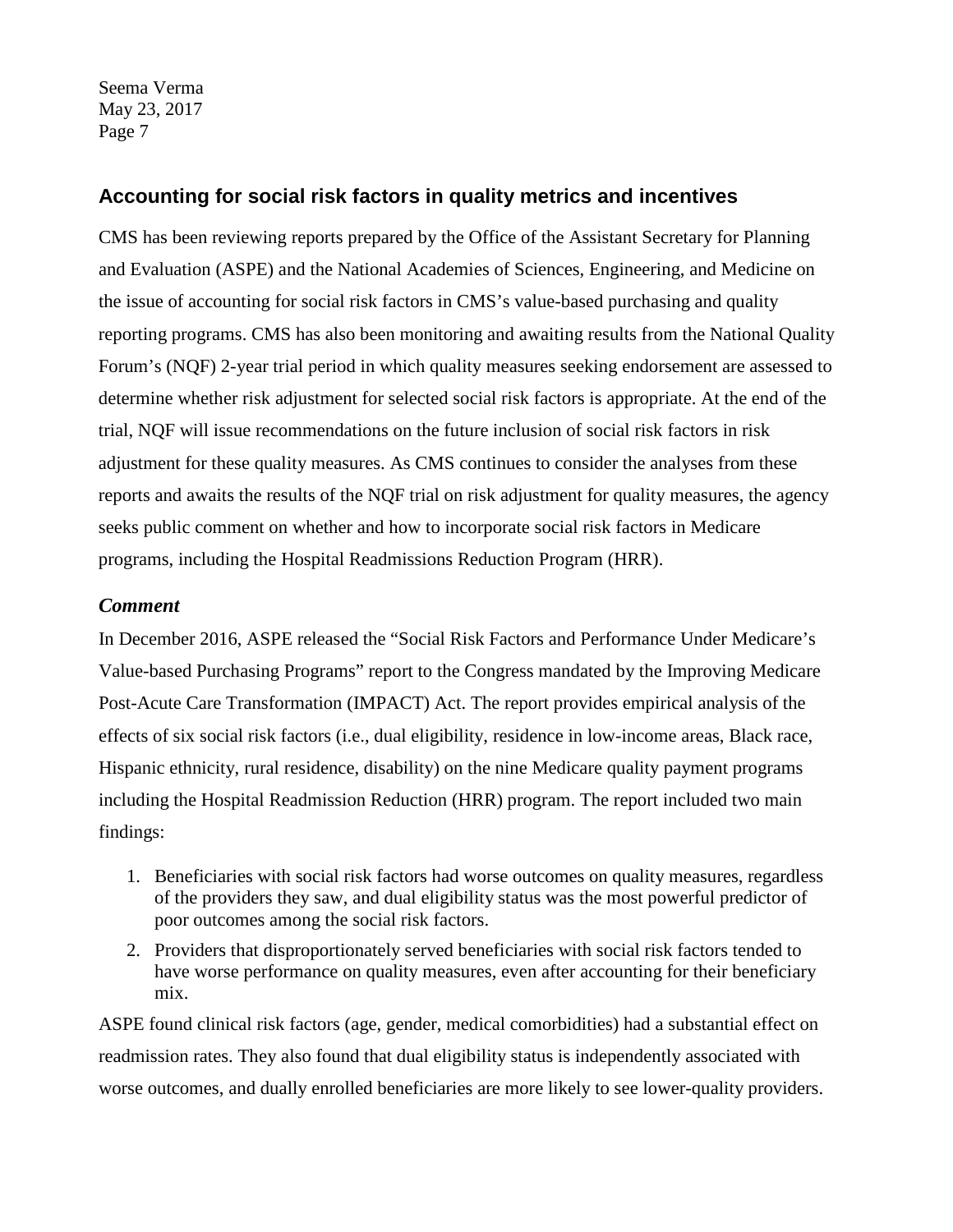However, providers serving a high proportion of beneficiaries with social risk factors tended to perform worse in part due to the patient population, and in part due to the provider's poor performance overall.

ASPE simulated the effect of three different potential policy solutions to account for social risk factors in each of the Medicare programs.

- Adjust quality and resource use measures
- Stratify providers into groups by proportion at-risk
- Create separate payment adjustments

MedPAC has generally supported the second solution of using peer grouping or stratification. <sup>[2](#page-7-0)</sup> This approach is straightforward to implement, since no additional measure-level research is needed (i.e., working with measure developers to run new risk-adjustment models). The stratification report also does not minimize incentives to improve for providers with high shares of beneficiaries with social risk factors, and does not "mask" provider performance. Instead, providers would compare their unmasked performance (the rate would still have been adjusted for differences in patient age, sex, and comorbidities) with providers with similar risk factors. For example, risk-adjusted readmission performance would be compared for hospitals with similar shares of low-income patients, and payment adjusted based on whether hospitals met performance targets in their peer group.

#### **Changes in the Hospital Readmission Reduction (HRR) Program**

The Commission maintains that the Hospital Readmission Reduction Program (HRRP) has been a success as hospitals have worked to improve care transitions, which has helped to lower hospital readmission rates. The program protects beneficiaries from the risks of adverse outcomes inherent in institutional transitions as well as generates savings for the Medicare program and beneficiaries.

<span id="page-7-0"></span> <sup>2</sup> Medicare Payment Advisory Commission. 2013. *Report to the Congress: Medicare and the Health Care Delivery System*. Washington, DC: MedPAC.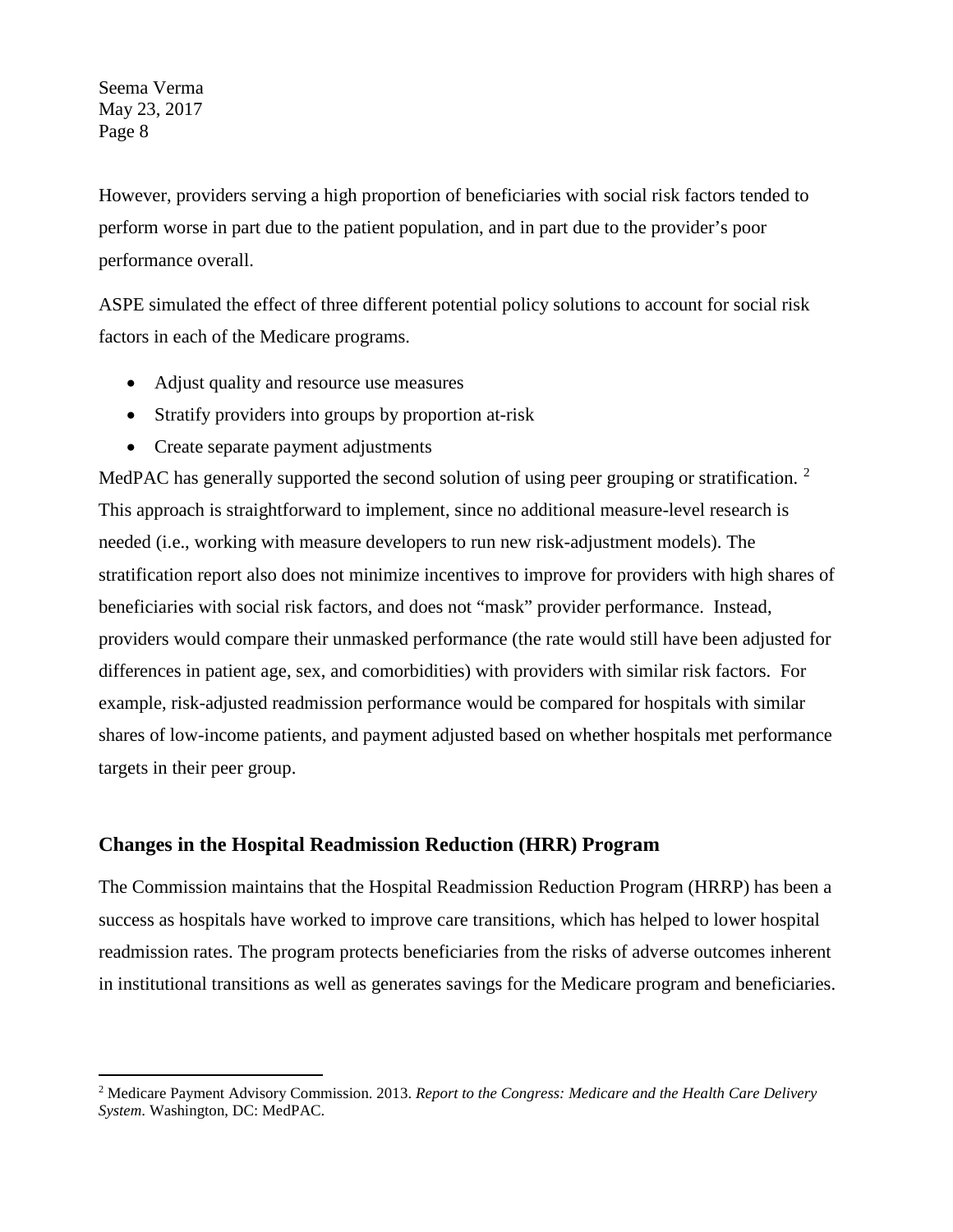The Commission strongly supports the Hospital Readmission Reduction Program as part of the Medicare hospital payment system; however, we have recommended refining the program.<sup>1</sup>

In our June 2013 report to the Congress, the Commission discussed evaluating hospital readmission rates against a peer group of hospitals with similar shares of low-income Medicare beneficiaries as a way to adjust readmission penalties for socioeconomic status. Congress enacted a similar proposal in the 21<sup>st</sup> Century Cures Act of 2016. The Cures Act requires CMS to compare hospitals against hospitals with similar shares of full-benefit dual-eligible beneficiaries. CMS has proposed to divide hospitals into quintiles based on the share of their Medicare patients (FFS and MA patients) that are full-benefit dual-eligible beneficiaries. Hospitals that have readmission rates above the median of their quintile would face a readmission penalty.

#### *Comment*

We are generally supportive of the policy and approach CMS is taking to implement the law. However, we would suggest two minor adjustments. First, CMS should base the quintiles only on the share of FFS patients that are fully dual-eligibles, not on all FFS and MA patients. The penalty will not apply to readmissions of MA patients and we believe their risk characteristics could distort the risk profiles of hospitals because the income characteristics of FFS and MA patients may differ for particular hospitals. Second, in our own readmission work we found that hospitals in the highest decile of low-income shares tended to have higher readmissions than those in the eighth or ninth decile. Therefore, we suggest using deciles rather than quintiles to more completely acknowledge the challenges of hospitals with the highest share of low-income patients.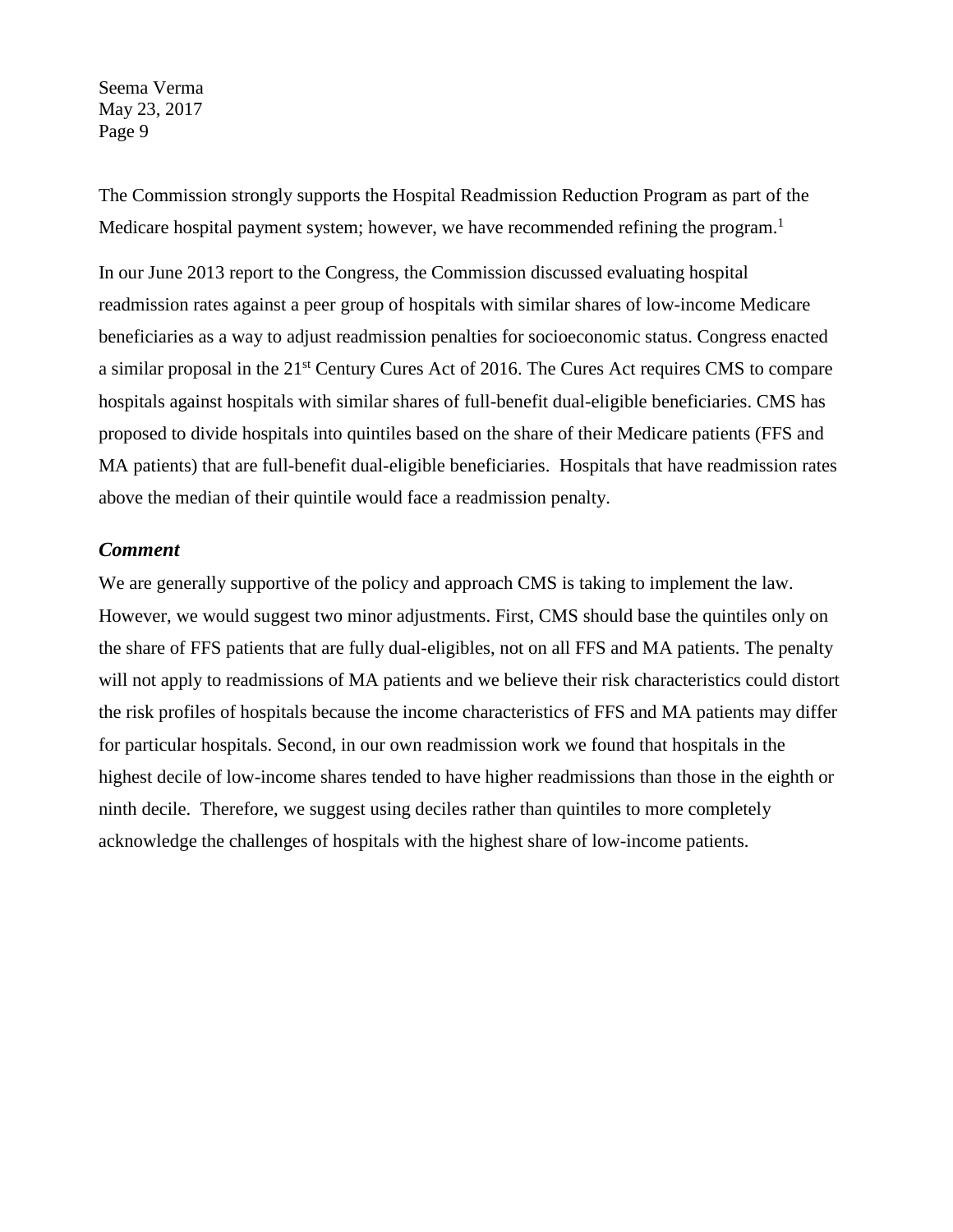## **Volume incentives and patient selection incentives at physician-owned hospitals**

CMS has asked for public comments on the appropriate role of physician-owned hospitals in the delivery system. In 2005, Congress mandated that MedPAC report on physician owned-hospitals.<sup>[3](#page-9-0)</sup> The findings from that report are still relevant today.

#### *Comment*

In the Commission's 2005 report, we raised concerns regarding patient selection and the effect of financial incentives on the volume of care. We found that physician-owned specialty hospitals tended to treat fewer Medicaid patients and more low-severity Medicare patients. Following our report, the Medicare inpatient payment system was changed to allow higher payments for cases with greater severity. However, CMS can only adjust payments based on comorbidities reported on claims. It is possible that physicians have greater information regarding the expected cost and riskiness of the case. This could lead to continued patient selection where physicians conduct surgery on the easier and more profitable cases at their hospital and then conduct surgery on the more difficult cases at the community hospital. A study of Texas hospitals found that surgeons who were investors in a cardiac hospital tended to have lower than expected risk-adjusted mortality rates for the patients they admitted to their cardiac hospital. But these same physicians had higher than expected risk-adjusted mortality rates for the patients they admitted to the community hospital. In addition, the risk-adjusted mortality rates at the community hospitals were higher for physicians who had invested in competing hospitals than for physicians who had not invested in competing hospitals.<sup>[4](#page-9-1)</sup> It suggests that physicians can engage in patient selection in ways that cannot be fully adjusted for with the available risk-adjustment tools.

<span id="page-9-0"></span> <sup>3</sup> Medicare Payment Advisory Commission. 2005. *Report to the Congress: Physician-owned specialty hospitals*. Washington, DC: MedPAC.

<span id="page-9-1"></span> $<sup>4</sup>$  O'Neill, L., and A. J. Hartz. 2012. Lower mortality rates at cardiac specialty hospitals traceable to healthier patients</sup> and to doctors' performing more procedures. *Health Affairs* 31, no. 4 (April): 806-815.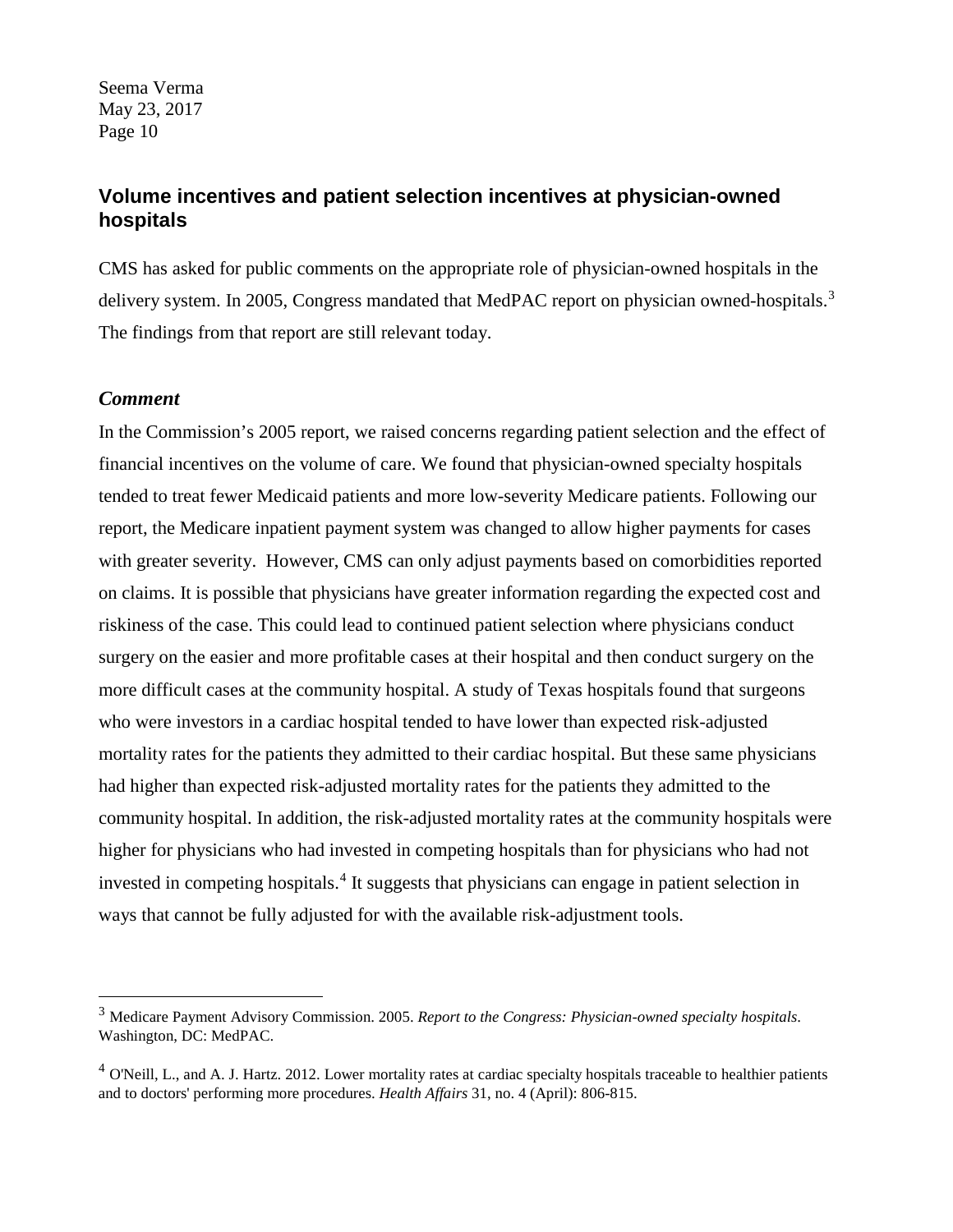We also found that communities that gained a physician-owned cardiac hospital had higher growth rates of cardiac surgeries per capita than other communities.<sup>[5](#page-10-0)</sup> This could be due to the increased capacity in the communities. It could also be a result of some physicians changing their practice patterns to a degree due to financial incentives. When a physician owns a hospital, his or her marginal profit from additional surgeries increases.

The financial risk to the Medicare program from physician-owned hospitals is that overall volume of services will increase. The risk for competing community hospitals is that owners of physicianowned specialty hospitals will engage in patient selection in ways that cannot be fully adjusted for with available risk-adjustment methods.

## **The large number of wage index exceptions**

The 2018 IPPS proposed rule contained some technical changes to the wage index system, which adjusts payment rates to account for local input prices. The data tables accompanying the proposed rule list and increasing number of wage index reclassifications, with 987 of 3,354 hospitals reclassifying to another geographic area. Most reclassifications operate in a budget neutral manner. Therefore, when one hospital reclassifies to a different location with a higher wage index, the payment rates to other hospitals decline. The large number of reclassifications and other adjustments raises questions regarding whether the current wage index is equitably adjusting payments for local input costs.

#### *Comment*

For several years, the Commission has noted significant concerns about the current wage index system including; the inaccuracy and circularity of hospital-reported data, the large volume of reclassifications and exceptions permitted, the bias of occupational mix, and the administrative

<span id="page-10-0"></span> <sup>5</sup> Stensland, J., and A. Winter. 2006. Do physician-owned cardiac hospitals increase utilization? *Health Affairs* 25, no. 1 (January-February): 119-129.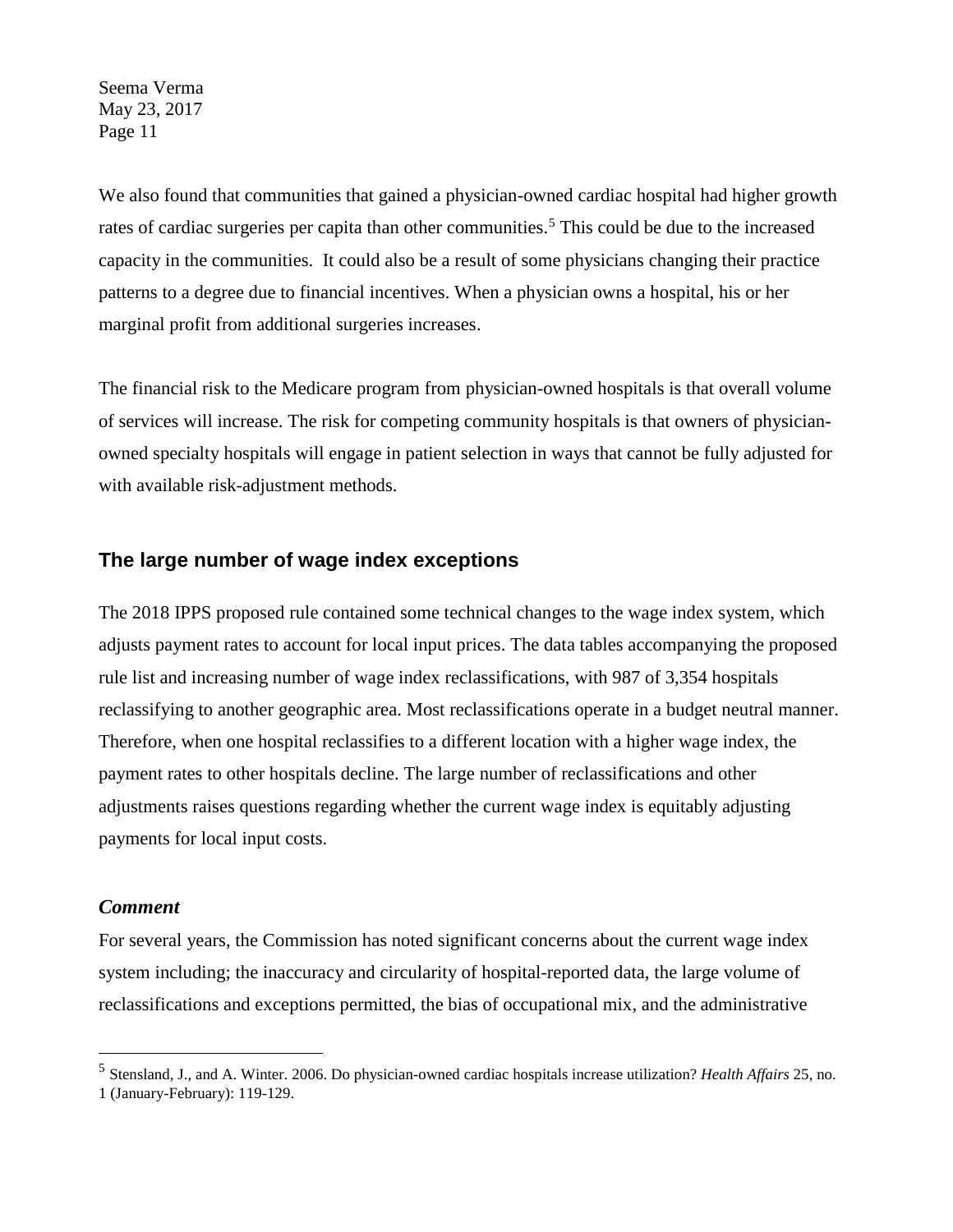complexity of the wage index system overall. In more recent years, the rural floor wage index policy has been a cause for concern nationally, because urban hospitals in certain states have had their wage indexes set equal to the highest wage index of any rural hospital in their respective state. As a result, hospitals in such states draw Medicare money away from hospitals in other states. In light of our various concerns about the current wage index system, we wish to reiterate our recommendations on wage index reform, included in the Commission's 2007 Report to Congress. [6](#page-11-0) We recommended that the Congress repeal the existing hospital wage index. We would remove the more than 900 individual hospital reclassifications and other exceptions that occur each year, which are either stipulated in law or implemented through regulation, and also give the Secretary the authority to establish a new wage index system. Our recommended wage index system would:

- Use compensation data from all employers together with hospital industry-specific occupational weights;
- Adjust at the county level to smooth large differences between counties; and
- Include a transition period to mitigate large changes in wage index values.

The system we proposed is similar to recommendations made by the Institute of Medicine. Both sets of recommendations would eliminate the need for the system of geographic reclassification and exceptions that is currently in place.<sup>[7](#page-11-1)</sup>

<span id="page-11-0"></span> <sup>6</sup> Medicare Payment Advisory Commission. 2007. *Report to the Congress: Promoting greater efficiency in Medicare*. Washington, DC: MedPAC.

<span id="page-11-1"></span><sup>7</sup> Institute of Medicine. 2011. *Geographic adjustment in Medicare payment, Phase I: Improving accuracy. Second edition.* Washington, DC: The National Academies Press.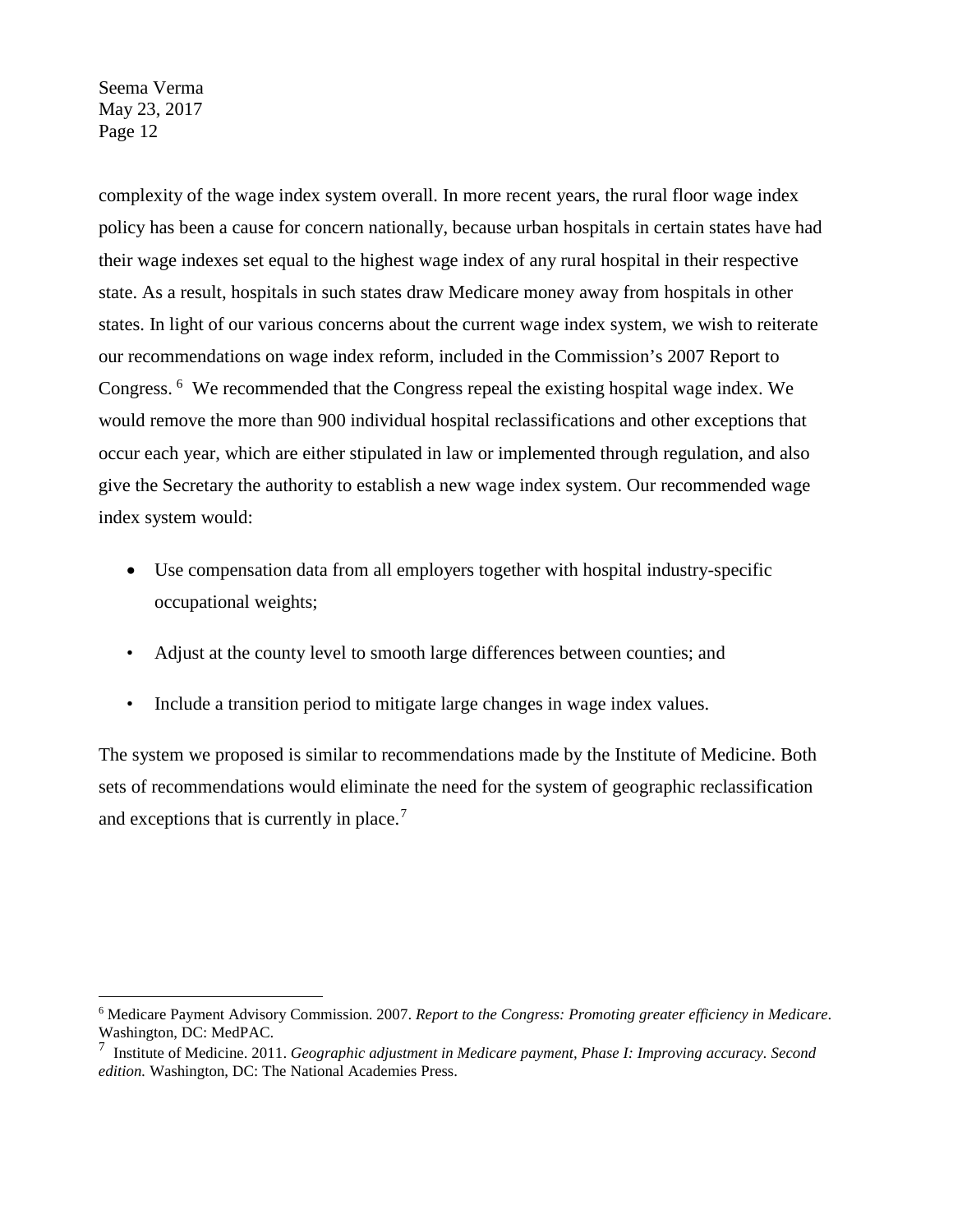# **Changes to LTCH payments and hospital-within-hospital regulations**

Medicare makes substantially different payments for patients with similar conditions depending on whether they are treated in an acute-care hospital (ACH) or a LTCH. The Pathway for SGR Reform Act of 2013 established "site-neutral" payments for specified cases in LTCHs, beginning in fiscal year (FY) 2016. Under the law, Medicare will pay the LTCH PPS standard federal payment rate (LTCH standard payment rate) for LTCH discharges that had an immediately preceding ACH stay and:

- the ACH stay included at least three days in an intensive care unit (ICU), or
- the discharge receives an LTCH principal diagnosis indicating the receipt of mechanical ventilation services for at least 96 hours.

All other LTCH discharges—including any psychiatric or rehabilitation discharges, regardless of ICU use—will be paid an amount based on Medicare's ACH payment rates under the inpatient prospective payment system (IPPS) (including outlier payments) or 100 percent of the costs of the case, whichever is lower. These site-neutral payments will be phased in over multiple years based on each LTCH's cost reporting period.

In the April 28, 2017 rule, CMS proposes changes to payments for LTCH short-stay outlier (SSO) cases, a -0.6 percent adjustment for high-cost outlier (HCO) payments, and a one-year delay in implementing the 25-percent threshold policy.

## **Changes to payments for short-stay outlier (SSO) cases**

Since FY 2003, CMS has applied an SSO policy for cases with covered lengths of stays that are less than or equal to 5/6 of the geometric average length of stay for each MS-LTC-DRG. The amount Medicare pays to LTCHs for an SSO case is the lowest of four amounts: 100 percent of the cost of the case; 120 percent of the per diem amount for the Medicare severity long-term care diagnosis related group (MS–LTC–DRG) multiplied by the patient's length of stay; the full MS– LTC–DRG payment, or; a blend of the IPPS amount for the same type of case and 120 percent of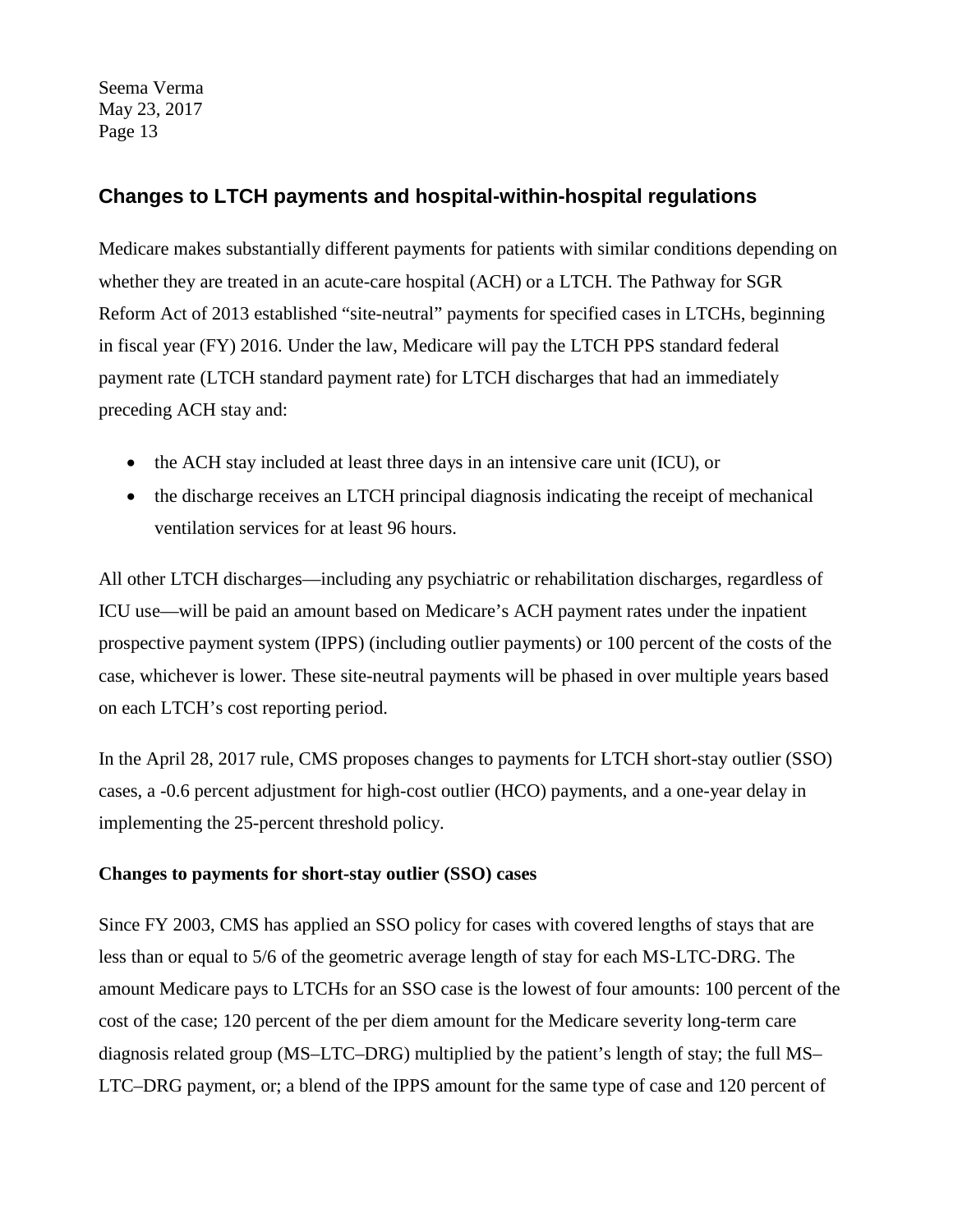the MS–LTC–DRG per diem amount, with the LTCH per diem payment amount making up more of the total amount as the patient's length of stay increases.

CMS applies a different standard to cases with "very short" lengths of stay—those with stays less than or equal to the IPPS average length of stay for the same type of case plus one standard deviation. These cases are called very short-stay outliers (VSSOs). VSSOs are also paid the lowest of four payment amounts: the first three listed previously for SSOs or an amount comparable to the IPPS payment rate rather than a blended amount.

Because SSO cases are paid the "lesser of" various payment options, while non-SSO cases are paid the full MS-LTC-DRG payment, there is an economic incentive to hold a beneficiary beyond the SSO threshold in order to increase the LTCH PPS payment for the case. As CMS notes, we identified this problem and found that within a given MS-LTC-DRG, the frequency of discharges rises sharply after the SSO threshold is met, strongly suggesting that LTCHs' discharge decisions are influenced at least as much by financial incentives as by clinical incentives.

For FY 2018 and beyond, CMS proposes to revise the payment for SSOs so that payment would be based only on the blended option described above. Payment for SSOs would be a single graduated per diem, calculated using a blended payment rate that, as the length of stay increases, consists of a decreasing portion of the payment amount paid at the IPPS per diem amount and an increasing portion paid at 120 percent of the MS-LTC-DRG per diem amount, with a maximum payment set at the full LTCH PPS standard payment rate. This proposal would result in paying LTCH SSO cases with shorter lengths of stay more like an IPPS case, while LTCH cases with a relatively longer length of stay would be paid more like a non-short-stay LTCH PPS case.

CMS estimates that the proposed changes will increase spending by approximately \$102 million, after accounting for changes in discharge timing, and proposes to apply a one-time adjustment for budget neutrality to the LTCH PPS standard payment rate.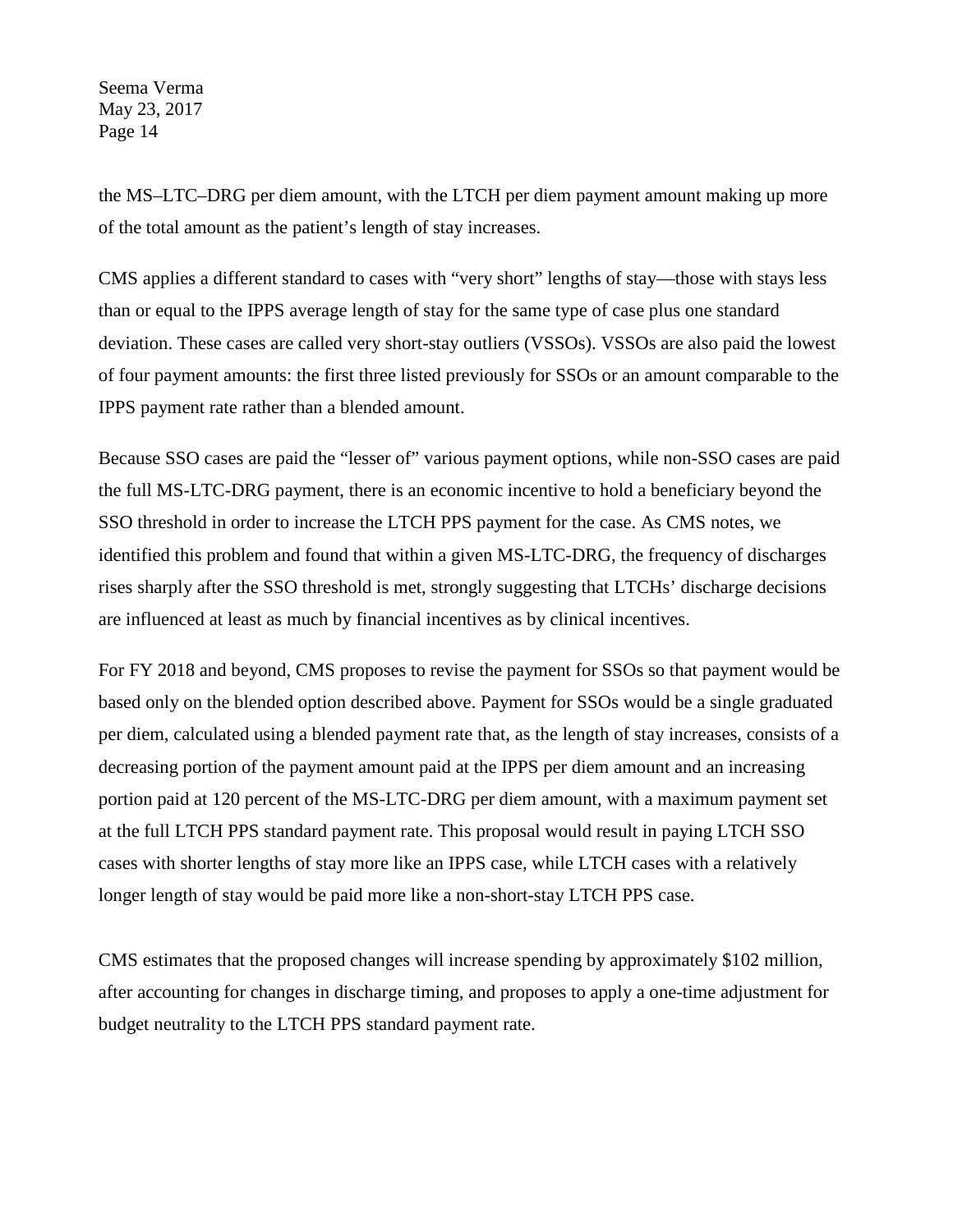#### *Comment*

The Commission strongly supports CMS' proposal to change the payment methodology for SSOs in LTCHs. For several years, the Commission has shown the increase in discharges immediately following the SSO threshold for certain MS-LTC-DRGs and has expressed concern regarding the financial incentives for facilities to wait to discharge beneficiaries until after the SSO threshold. Thus, the Commission concurs that the data strongly suggest that LTCH's discharge decisions are influenced by financial incentives in addition to clinical indicators. We agree with the proposed policy change. The Commission further supports implementing this policy in a budget-neutral manner.

#### **High-cost outlier (HCO) adjustment**

CMS estimates that the FY 2017 fixed-loss amount will result in HCO payments equal to 8.6 percent of estimated LTCH standard payment rate payments, which is higher than the target mandated by law. This means that CMS set the fixed-loss threshold too low in FY 2017. CMS proposes to set the fixed-loss amount for cases paid under the LTCH standard payment rate such the HCO pool would equal 7.975 percent of estimated payments in FY 201[8](#page-14-0).<sup>8</sup> This year's proposed HCO amount results in a 0.6 percent estimated decrease in HCO payments from FY 2017, correcting for FY 2017 overpayments.

#### *Comment*

As we discussed last year in our comment letter on the FY17 LTCH proposed rule, the Commission expects large fluctuations to occur in the fixed-loss amount following implementation of major policy changes, similar to those that occurred following the implementation of the LTCH PPS. In this context, the Commission supports CMS' proposal to set the fixed-loss amount so that

<span id="page-14-0"></span> $8$  Beginning with FY 2018 and applicable to discharges that qualify to receive the LTCH Federal payment rate, the  $21<sup>st</sup>$ Century Cures Act requires CMS to adjust the standard Federal payment to ensure budget neutrality for HCO payment as if estimated aggregate HCO payments remain at 8 percent, while the fixed-loss amount for the HCO payment is set so that estimated aggregate HCO payments equal 7.975 percent of estimated aggregate payments.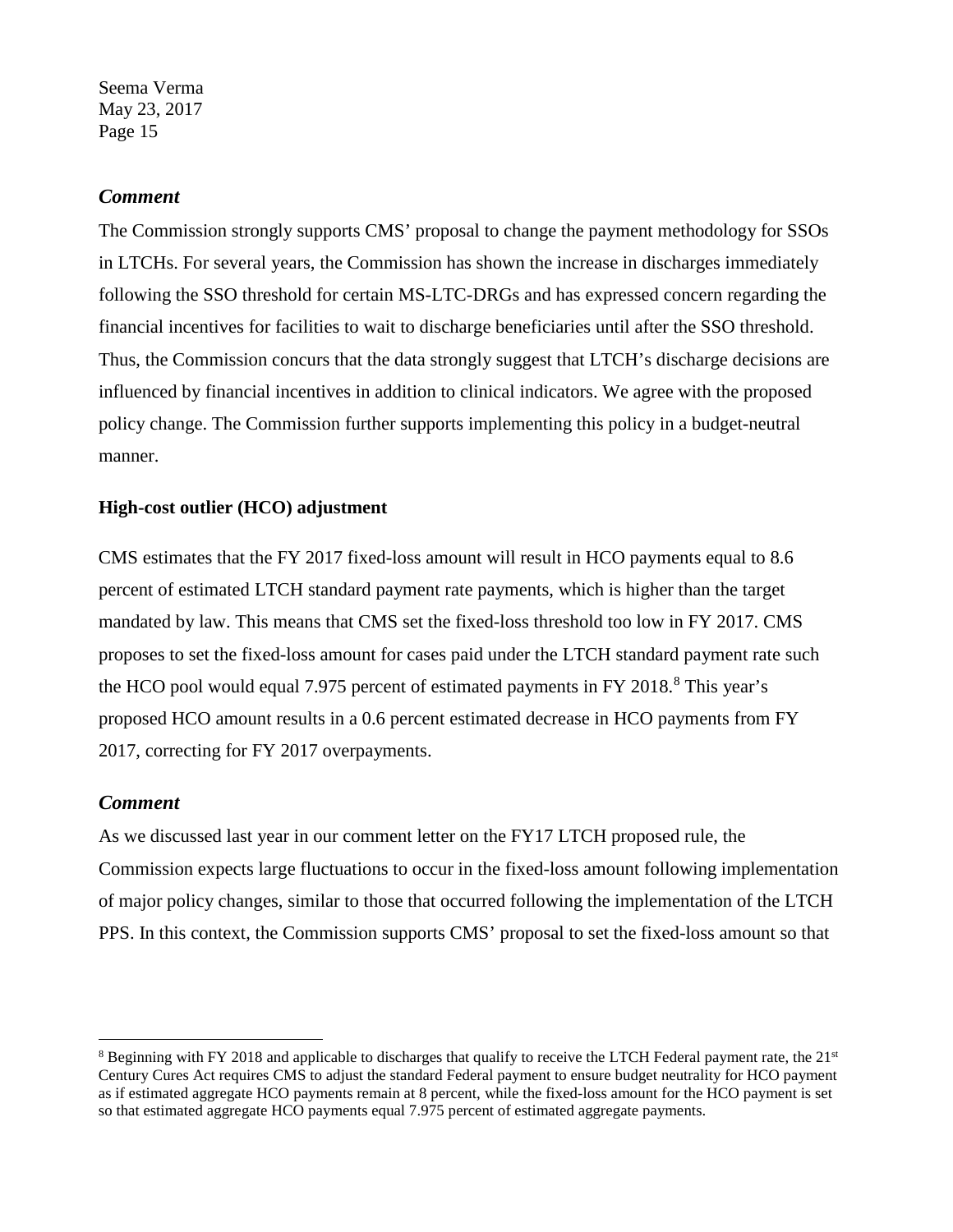outlier payments equal 7.975 percent of payments for cases paid under the LTCH standard payment rate.

#### **Delaying the implementation of the 25-percent threshold**

In fiscal year (FY) 2005, CMS established the 25-percent threshold (that limits the share of an LTCH's cases that can be admitted from a single ACH) in an attempt to prevent LTCHs from functioning as units of ACHs by decreasing payments for discharges from LTCHs that admit a large share of their patients from a single ACH. The 25-percent threshold initially applied only to LTCH hospitals-within-hospitals (HWHs) and LTCH satellites, with a less restrictive threshold specified for LTCHs located in rural areas or in an area with an MSA-dominant hospital. In July 2007, CMS extended the rule to freestanding LTCHs. However, the Congress subsequently delayed full implementation of the 25-percent threshold so that most HWHs and satellites are paid standard LTCH rates for eligible patients admitted from their host hospitals as long as the percentage of Medicare admissions from the host hospital does not exceed a 50 percent threshold. In addition, the Secretary was prohibited from applying the 25-percent threshold to freestanding LTCHs before July 1, 2016 and is permanently prohibited from applying the 25-percent threshold policy to certain co-located facilities. For FY 2017, CMS finalized a policy to implement the 25 percent threshold policy across LTCH cases paid under the LTCH standard payment rate and the site-neutral rate. Congress delayed the implementation of the 25-percent threshold policy through FY 2017. In the proposed rule for FY 2018, CMS proposes to further delay the 25-percent threshold policy through FY 2018.

## *Comment*

The Commission has historically supported the implementation the 25-percent threshold policy to help ensure that long-term care hospitals do not function as step-down units of acute care hospitals and that decisions about admission, treatment, and discharge in both acute care hospitals and LTCHs are made for clinical rather than financial reasons. Some have argued that with the implementation of the Pathway for SGR Reform Act's provisions reforming the LTCH PPS, the 25-percent threshold policy is no longer necessary. However, the Commission notes that the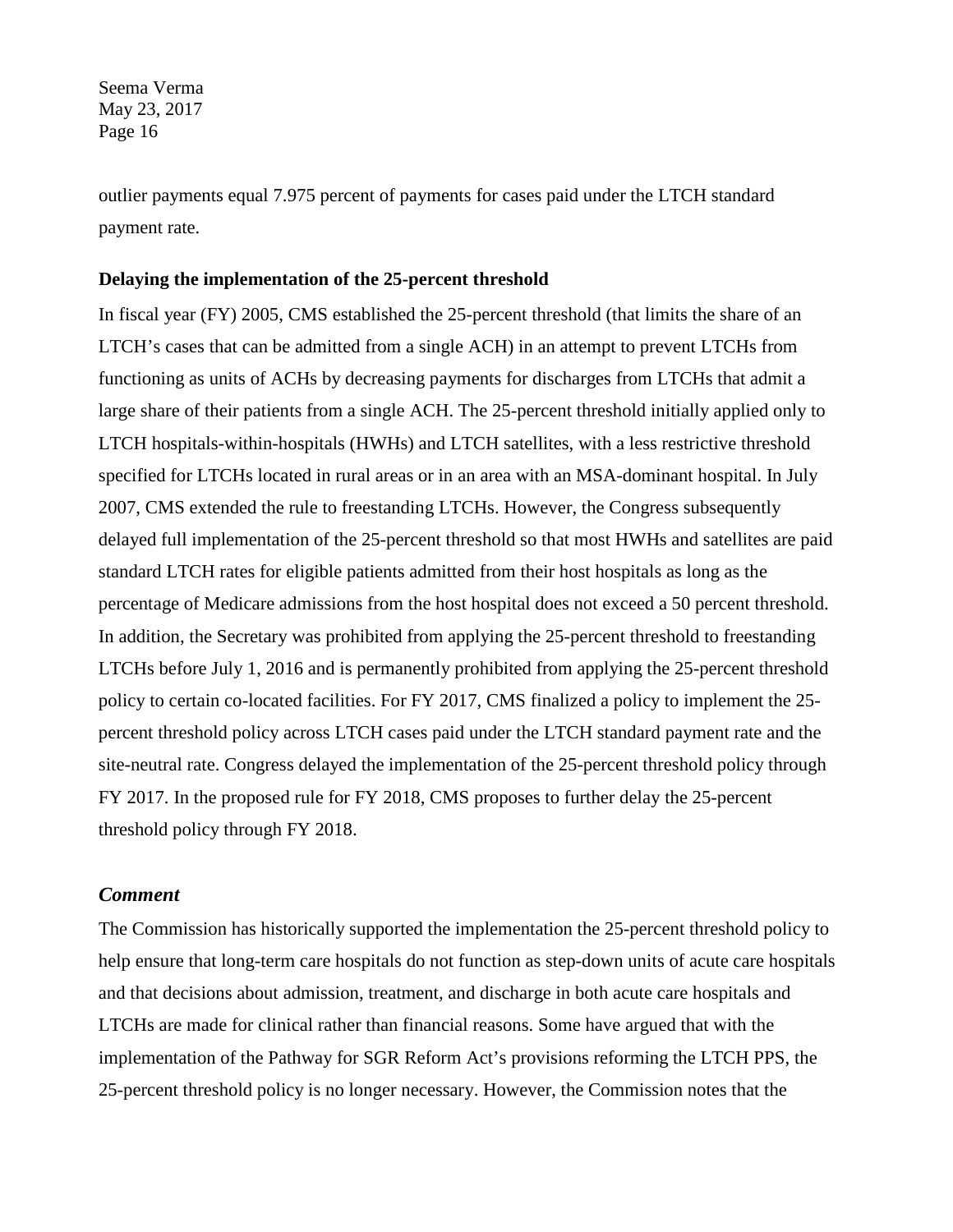Pathway for SGR Reform Act of 2013 used a broader definition of cases eligible for the LTCH standard payment rates than MedPAC modeled in our analytic work and our 2014 recommendation to the Congress. Therefore, the Commission concludes that there are still cases that could be treated in a lower-cost setting that would receive the LTCH standard payment rate under current law. Therefore, we believe the 25 percent rule should be maintained.

# **Changes to the hospital-within-hospital regulations for hospitals excluded from the inpatient prospective payment system (IPPS):**

The term hospital-within-hospital (HwH) describes a hospital that occupies space within another hospital or co-locates in one or more separate buildings located on the same campus as buildings used by another hospital. Beginning in fiscal year 1998, CMS implemented regulations to address concerns that HwH LTCHs were effectively functioning as step-down units by the co-located acute care hospital paid under the IPPS. Specifically, to be paid as an LTCH, rather than based on the IPPS, CMS regulations require that LTCH HwHs must have a governing body, a chief medical officer, medical staff, and a chief executive officer separate from that of the hospital with which it is co-located. In addition, the LTCH HwH must have either perform certain specified basic hospital functions on its own and not receive them from the host hospital or a third entity that controls both hospitals; or the HwH must receive at least 75 percent of its inpatients from sources other than the co-located hospital; or LTCH HwHs must demonstrate their separateness by showing that the cost of the services that the hospital obtains under contracts or other agreements with the co-located hospital or a third entity that controls both hospitals is no more than 15 percent of the hospital's total inpatient operating cost. CMS later extended application of the HwH regulations to all classifications of IPPS-excluded hospitals including inpatient rehabilitation facilities (IRFs), inpatient psychiatric facilities (IPFs), cancer hospitals, and children's hospitals that are co-located with another hospital. However, hospitals that were IPPS-excluded HwHs before October 1, 1995 are not required to comply with the separateness and control regulations.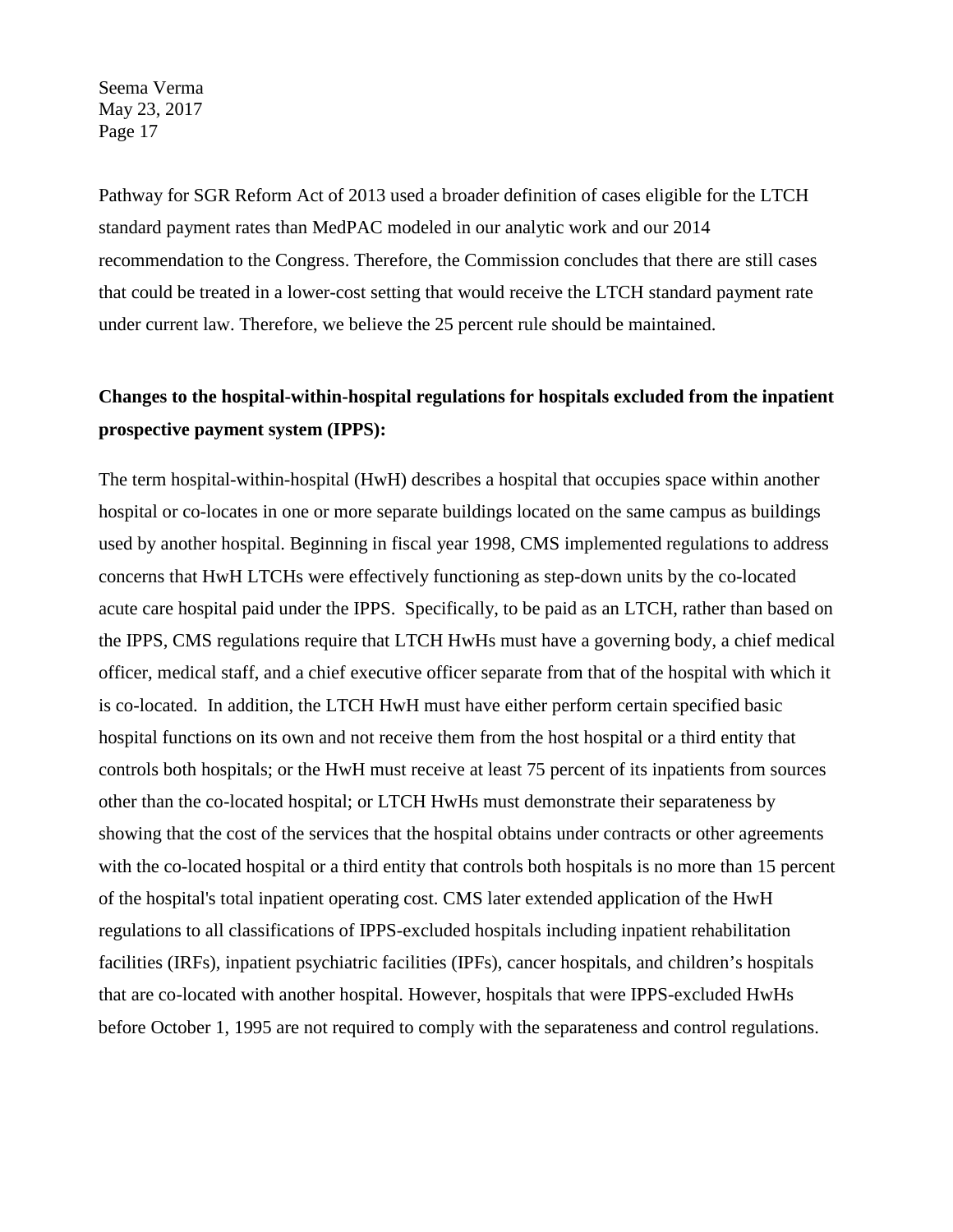CMS proposes to amend regulations pertaining to HwHs such that the current regulations would only apply to IPPS-excluded HwHs co-located within IPPS hospitals. This means that IPPSexcluded HwHs, including LTCHs, IRFs, IPFs, cancer hospitals, and children's hospitals would be able co-locate with other IPPS-excluded hospitals without meeting the separateness and control requirements. CMS also solicits comments, without a proposal, on eliminating the separateness and control requirements for IPPS-excluded HwHs located in IPPS hospitals.

#### *Comment*

The Commission generally supports the concept of a single entity that provides IPPS-excluded hospital services and has discussed a parallel concept in context of our unified PAC PPS work over the past two years. When Medicare begins to pay PAC providers under a single payment system, it will need to give providers more flexibility to offer services that span the PAC continuum of care. For example, a more flexible structure would give providers the option to consolidate separate PAC operations into a single, larger institutional PAC unit to achieve greater economies of scale. Likewise, low-occupancy IPPS-excluded hospitals or PAC providers would have the flexibility to convert unused capacity to become an institutional PAC provider serving a broader mix of patients. Given our work with the unified PAC PPS, the Commission supports CMS' proposal to remove the separateness and control requirements for co-located LTCHs, IRFs and SNFs.

In response to CMS' request for comments regarding whether separateness and control requirements are still necessary for IPPS-excluded HwHs that are co-located with IPPS hospitals, the Commission has concerns regarding certain types of IPPS-excluded HwHs, such as LTCHs and cancer hospitals. The Commission agrees that the new LTCH criteria (a three-day ICU stay) would mitigate some of the misuse that could occur without the separateness and control regulations. We remain concerned that without implementation of the 25-percent threshold, or alternative policy, some IPPS hospitals would increasingly use LTCHs as step-down units. The Commission also notes that the Pathway for SGR Reform Act of 2013 used a broader definition of cases eligible for the LTCH standard payment rates than MedPAC modeled in our analytic work and our 2014 recommendation to the Congress. Therefore, the Commission concludes that CMS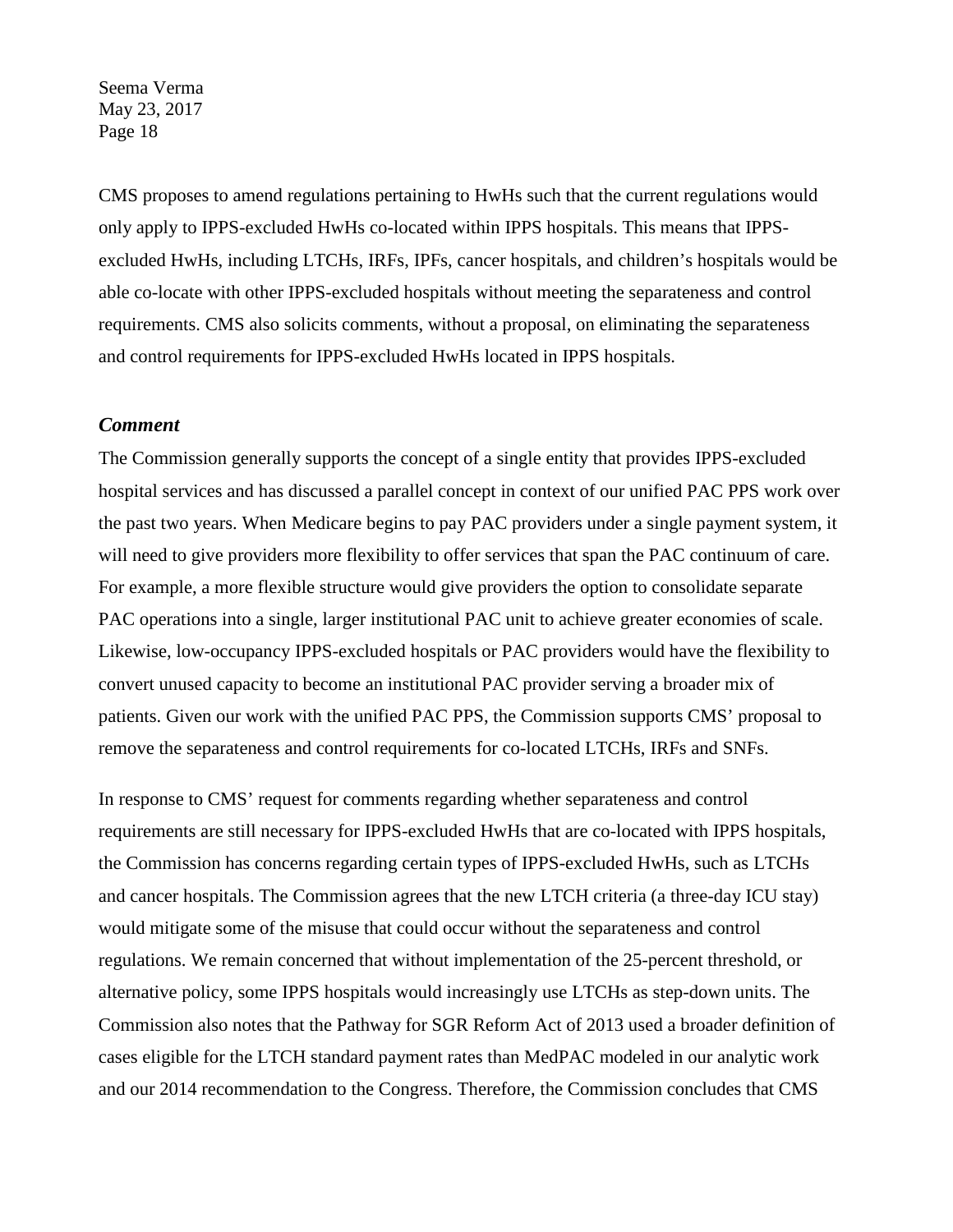should continue to maintain the separateness and control requirements for HwH LTCHs located in IPPS hospitals.

Lastly, the Commission disagrees that the separateness and control requirements for HwHs are unnecessary for IPPS-excluded cancer hospitals co-located with IPPS hospitals. Currently, 11 cancer hospitals are deemed exempt from the IPPS and receive payment for inpatient hospital services they furnish on the basis of reasonable cost. As a general principle, the Commission disagrees with having a cost-based hospital operating within an IPPS hospital. Mixing PPS and cost-based payments would create opportunities for cost-accounting inaccuracies. In addition, it would create a situation where identical services would be paid two different rates in two parts of the hospital (the cost-based rate and the PPS rate). To prevent misuse of the IPPS-excluded cancer hospital program, CMS should continue to require that these facilities to maintain their separateness and control.

## **Transparency for national accrediting organizations**

Currently, hospitals and other providers (e.g., home health agencies, hospice, psychiatric hospitals) can demonstrate compliance with Medicare conditions of participation by review of a state survey agency or a CMS-approved accrediting organization (AOs). AOs currently do not make their survey reports publicly available, unlike state survey results, which are made public on several websites. CMS has found a continued trend of high disparity rates between AO deficiency findings compared to serious, condition-level deficiencies found by state survey agencies. CMS proposes that approved AOs now be required to post their hospital and other provider survey reports and plans of corrections on their website.

#### *Comment*

We support CMS's proposal to increase transparency and program integrity by requiring hospital and other provider AOs to release their survey results, and urge CMS to implement this requirement as soon as feasible. The proposed requirement to increase transparency can enable